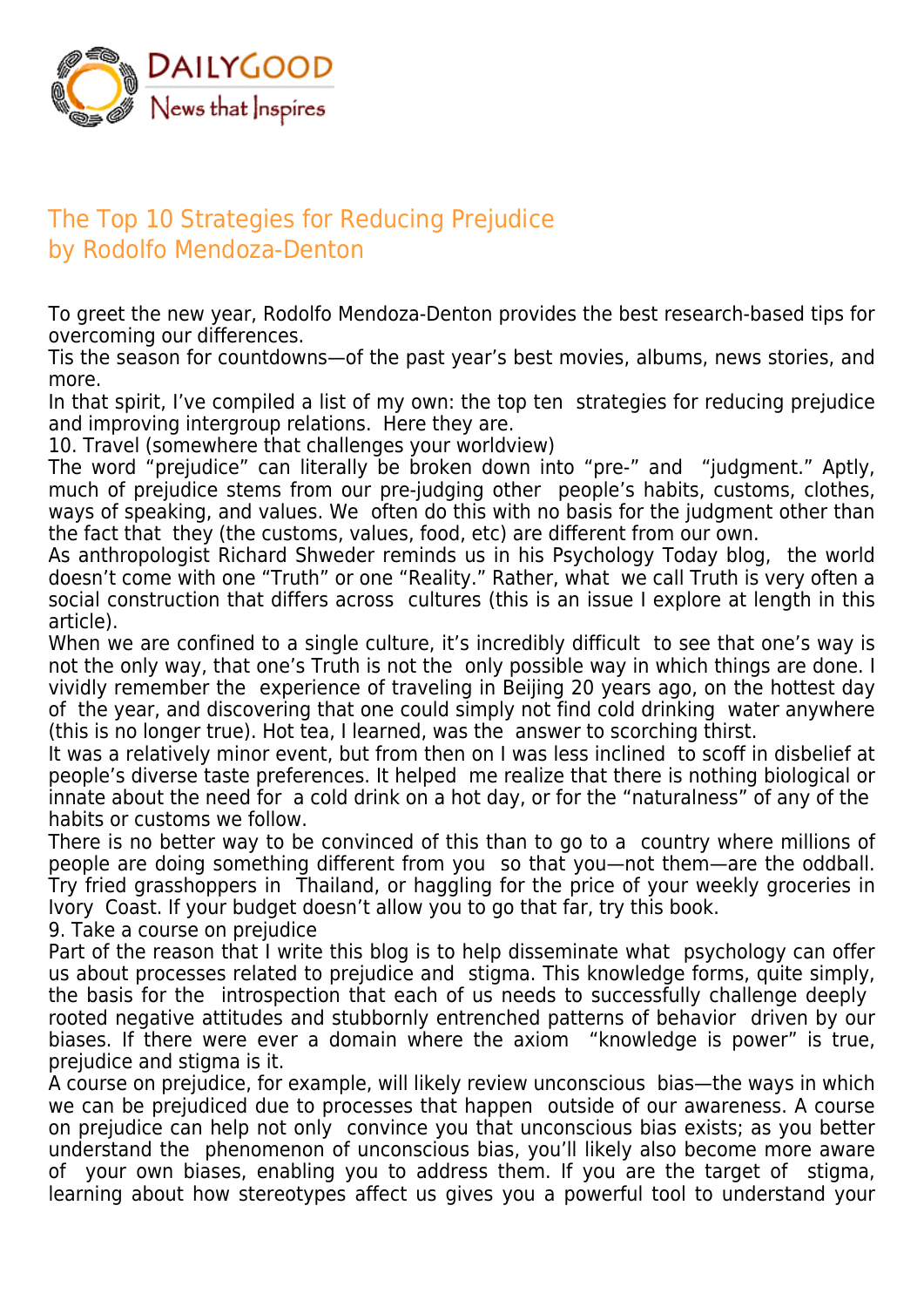feelings, and give you a sense of the larger societal processes impacting you.

A study by Laurie Rudman, Richard Ashmore, and Melvin Gary in 2001 showed that students who had enrolled in a prejudice and conflict seminar showed significant reductions in their levels of prejudice (both conscious and unconscious) compared to a similar group of students who took a research methods course. This study reminds us that our biases are malleable: Learning about them can give you the self-insight and motivation you need to undertake the journey of change.

8. If you value egalitarianism, recognize that unconscious bias is no more "the real you" than your conscious values

In a 2000 episode of Dateline called "Pride and Prejudice," Stone Phillips asked viewers whether they would be prepared to take a test to prove that they are not prejudiced. That test is the Implicit Association Test, which you can take online.

Yet implicit in Phillips' own statement is the assumption that somehow, your implicit or unconscious biases reveal "the real you"—how you really feel about X or Y group despite your best, superficial efforts to hide it.

This assumption is incredibly detrimental to improving intergroup relations. Why? The assumption that prejudice and egalitarianism is an all-or-none proposition (i.e., one is either prejudiced or one is egalitarian) makes us feel very threatened by the possibility that we may harbor a prejudiced impulse, as that impulse would thus reveal our "true" nature.

This threat is particularly strong among people who strongly value egalitarianism, since egalitarianism is likely to be part of their self-concept. In a recent study by Nicole Shelton, Jennifer Richeson, Jessica Salvatore, and Sophie Trawalter, Black and White volunteers were asked to talk about race relations. Surprisingly, the researchers found that the more egalitarian the White partners were, the less their Black partners liked them! This and other research suggests that people who value egalitarianism, in an effort to communicate their fair-mindedness and not trip up, spend so much mental energy monitoring their behavior that they then have less mental resources for the actual interaction at hand.

In a previous blog entry, I summarized a study that found that under conditions of cognitive load (when you are mentally busy doing multiple tasks), people were more likely to label a Black child as "aggressive" than they were a White child. People often interpret this finding as evidence that people, deep down, really are prejudiced.

But I hasten to point out the other side of that coin: When people were not under cognitive load, the ratings of the Black and White child were the same. I believe this finding represents their "real" racial attitudes no less than their reactions under cognitive load do. If people consciously and intentionally shun racism, who's to say that those conscious efforts are any less authentic than some knee-jerk, unconscious impulses?

So the question should not be, "Are you prejudiced or not?" but rather, "When are you more or less likely to show prejudice vs. egalitarian beliefs?" And knowing our weak points helps us address them better.

7. Laugh a little

The recent book I co-edited with Jason Marsh and Jeremy Adam Smith, Are We Born Racist?, highlights some recent advances in the neuroscience of prejudice. Research summarized in the book suggests that when we see members of groups that we don't consider our own, an almond-shape part of the brain called the amygdala lights up. The amygdala is an old (from an evolutionary perspective, relative to other parts of the brain) structure that activates our "fight-or-flight" response, and indicates a threat response that stems, literally, from our very core.

This type of neuroscience finding is often misinterpreted to suggest that our prejudices being hard-wired. If brain regions light up when we look at pictures of the Other, then we must be born racist.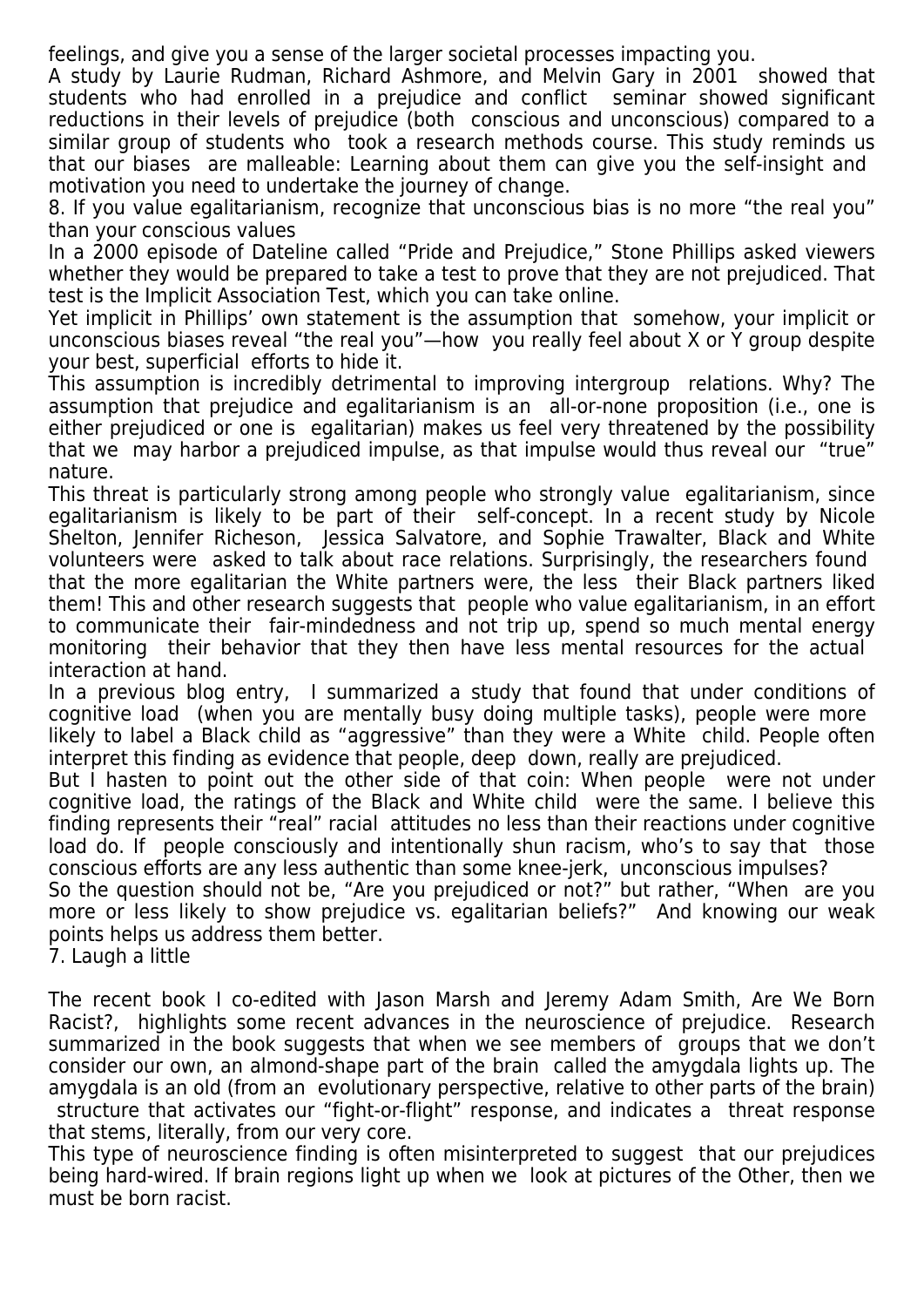But a fantastic essay in the book by Kareem Johnson speaks volumes about the plasticity of our biology. Johnson describes a study he conducted in which he showed participants faces of Black and White people; later he showed these participants some of the same faces, mixed in with new ones, and asked the participants to recall whether they had seen each face or not.

Johnson found that White participants made many more errors for the Black than the White faces, and vice-versa—evidence for the notorious "outgroup homogeneity effect," where members of other groups (aka "outgroups") look a lot more like one another than members of our own "ingroups."

However, Johnson had some of the participants watch a short video clip that made them feel happy before seeing the second round of faces. The result? The own-race bias disappeared, and people were no worse at recalling White versus Black faces.

In a separate study, psychologist Tiffany Ito found that when she induced participants simply to smile while looking at a set of Black and White faces (Ito had them hold a pencil in their mouth to simulate the experience of smiling—try it!), they showed less implicit bias on a subsequent test of racial attitudes.

So if smiles and happiness are enough to trump racial bias, here's my suggestion: Rent a copy of Elf (my favorite holiday movie), and next time you're deep in thought, release that furrowed brow and hold a pencil to your mouth.

6. Find some mean zombies

My wife and son are hooked—nay, positively addicted—to the video game Plants versus Zombies. My heart melts when they play together: The way she scaffolds the game for him, helps him with strategy, and speaks to him like an equal mind and partner in the game is beautiful to watch. (Read this piece for more on why playing video games doesn't necessarily doom for children's development, particularly when it's used as a tool for teaching or family closeness.) It's really them (and the plants) versus the zombies. And herein lies a secret to intergroup relations.

Research by Sam Gaertner and colleagues on the "common ingroup identity model" shows that when we are able to recategorize other people according to features or characteristics that we share, we are more likely to see them as part of "us," and are therefore less likely to show prejudice towards them.

I'll never forget the days after September 11 when I lived in New York City: New Yorkers of all races and creeds were united by the terrible events of the day. Everyone felt like a New Yorker. People opened doors for each other, ceded disputed taxis, and smiled at each other on the streets with zero regard to background.

It happens at sporting events, too: People are united by a shared identity and the other differences melt away.

The upshot here? The way you categorize others ("us" vs. "them") is more malleable than we imagine, and really highlights one way in which race, religion, gender, sexuality, disability, or ethnicity are social constructions.

Fortunately, you don't need extraterrestrials or zombies to achieve a common ingroup identity. All you need is a little compassion and flexibility of thought.

5. Do your part to save the planet

One of the classic studies in social psychology was conducted by Muzafer Sharif and was called "The Robbers' Cave Experiment." In this real-world study, Sharif studied the intergroup attitudes of boys in a summer camp setting.

The boys were grouped into the Scouts and the Eagles, and from the previous item on this list, you can guess what this categorization did for intergroup relations. When Sharif put the boys in direct competition with one another (e.g., when medals or prizes were at stake), Sharif found that the boys were less likely to have friends on the other team and showed an increase in aggressive behavior towards members of the other team (e.g., putting their underwear in the freezer. Ah, boys.).

By contrast, when Sharif induced the boys to all work together—to fix the camp's water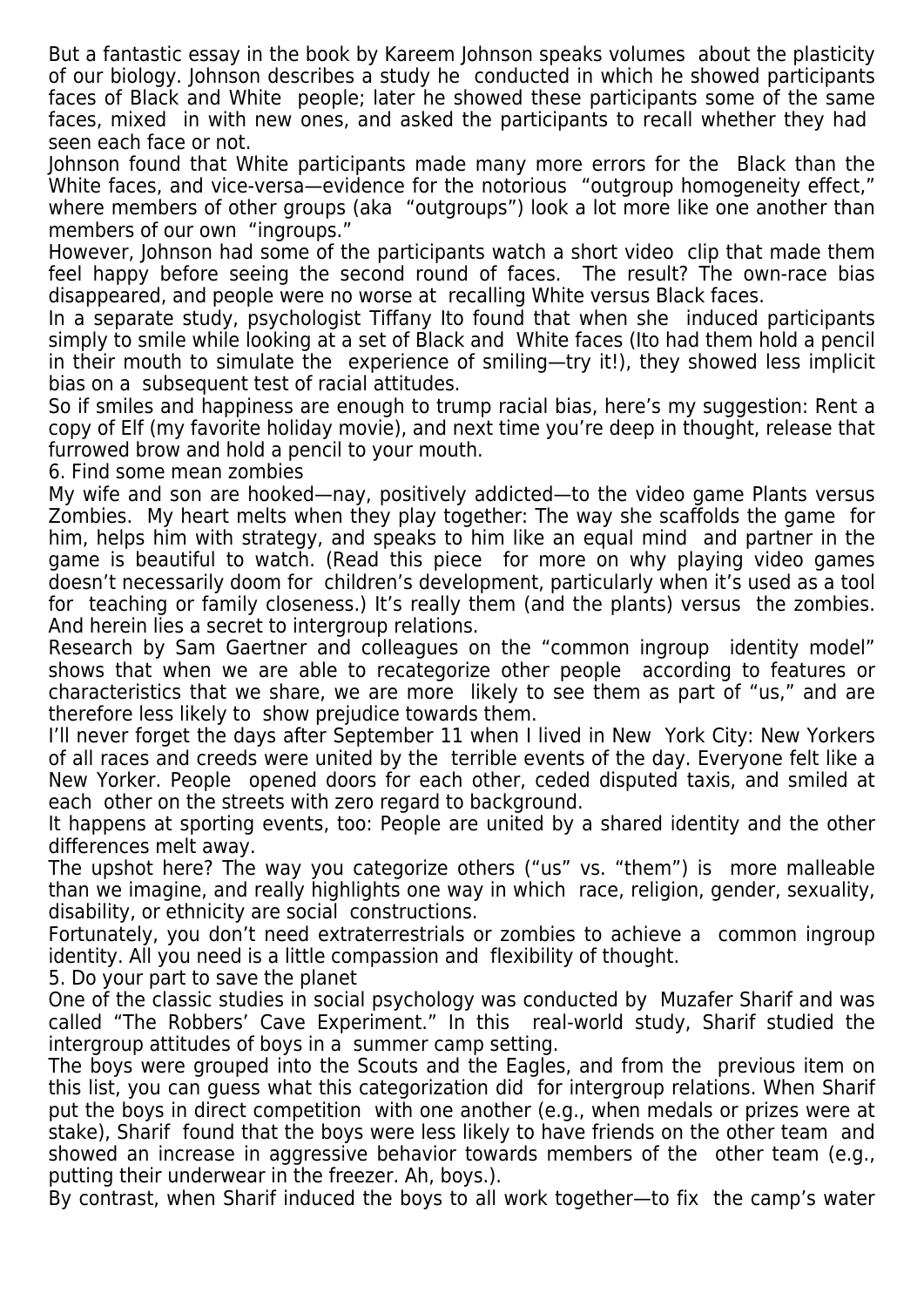supply (how's that for a common goal?)—he was able to shift, quite dramatically, their intergroup attitudes: Scouts and Eagles spent more time together during free time, and close friendships developed across group lines.

In addition to reaffirming the Common Ingroup Identity Model (see #6 above), Sharif's classic study is a reminder that when resources are scarce, people are more inclined to decide how to divvy up these resources according to—yes—socially constructed categories. This "we get the goods, they don't" mentality is sometimes referred to as "realistic conflict theory," and it has a powerful effect on our behavior because we then use negative stereotypes to justify the negative behavior itself (e.g., "We don't share with Them because They can't be trusted.").

Do we face a collective challenge as important as maintaining the camp's water supply was for the Eagles and Scouts? Of course. Sharif's research can serve as motivation to all of us to do our part to ensure that we have enough resources to sustain the human race. Don't get sidetracked by doomsday warnings on climate change: Do what you can to promote the health of Mother Earth.

4. Keep that resolution to stay healthy

It's the new year, and many of us are likely to make New Year's resolutions to lose weight, work out, and get healthy. Here is a bit of extra motivation: While you may adopt such a resolution to increase your own well-being, chances are that outgroup members may indirectly benefit from your regimen as well.

How? Research by Sheldon Solomon, Jeff Greenberg, and Tom Pyszczynski shows that when we experience "mortality salience"—that is, when our own imminent demise is front and center in our consciousness—the things that transcend us, like our country, our values, and our customs, become all the more important to us. It's like we want to become symbolically immortal by cherishing our cultural traditions even more.

This is nice, except that one unintended consequence is that those who do not share these particular values are more likely to be the targets of our prejudice. In other words, those who challenge our cultural worldview become a threat to our continued immortality, and we grow intolerant of them.

Many things can remind us of our own mortality, and many of them are outside of our control. But we do have control over our health (to an extent, of course). If you can lose those extra pounds, jog that extra mile, or lower your cholesterol or blood pressure, you'll at least feel comfortable knowing you are doing what you can to increase your time on this Earth. And when you do that, and feel more secure about your place in the world, you'll likely be more tolerant of other worldviews.

3. Soup or salad? Salad, by a long shot

You may remember En Vogue's 1992 hit "Free Your Mind." Did you catch those lyrics?

Free your mind And the rest will follow Be colorblind Don't be so shallow

A great, catchy song with its heart in the right place, for sure—but its recipe for tolerance is wrong. An example illustrates why.

If I tell you, "No matter what you do, do not think about a Pink Elephant," you are actually more likely to think about that elephant. This is because you need to activate a constant monitoring process that asks, "Am I thinking about that Pink Elephant?"—which, ironically, increases the activation of the term "Pink Elephant" in your mind.

The same is true for colorblindness: If you say to yourself, "I'm not going to notice race!" you are actually more likely to become preoccupied with whether you are thinking about race, which will then make race a more salient category that you spend even more time trying to ignore. And as strategy #7 reminds us, you can spend so much energy